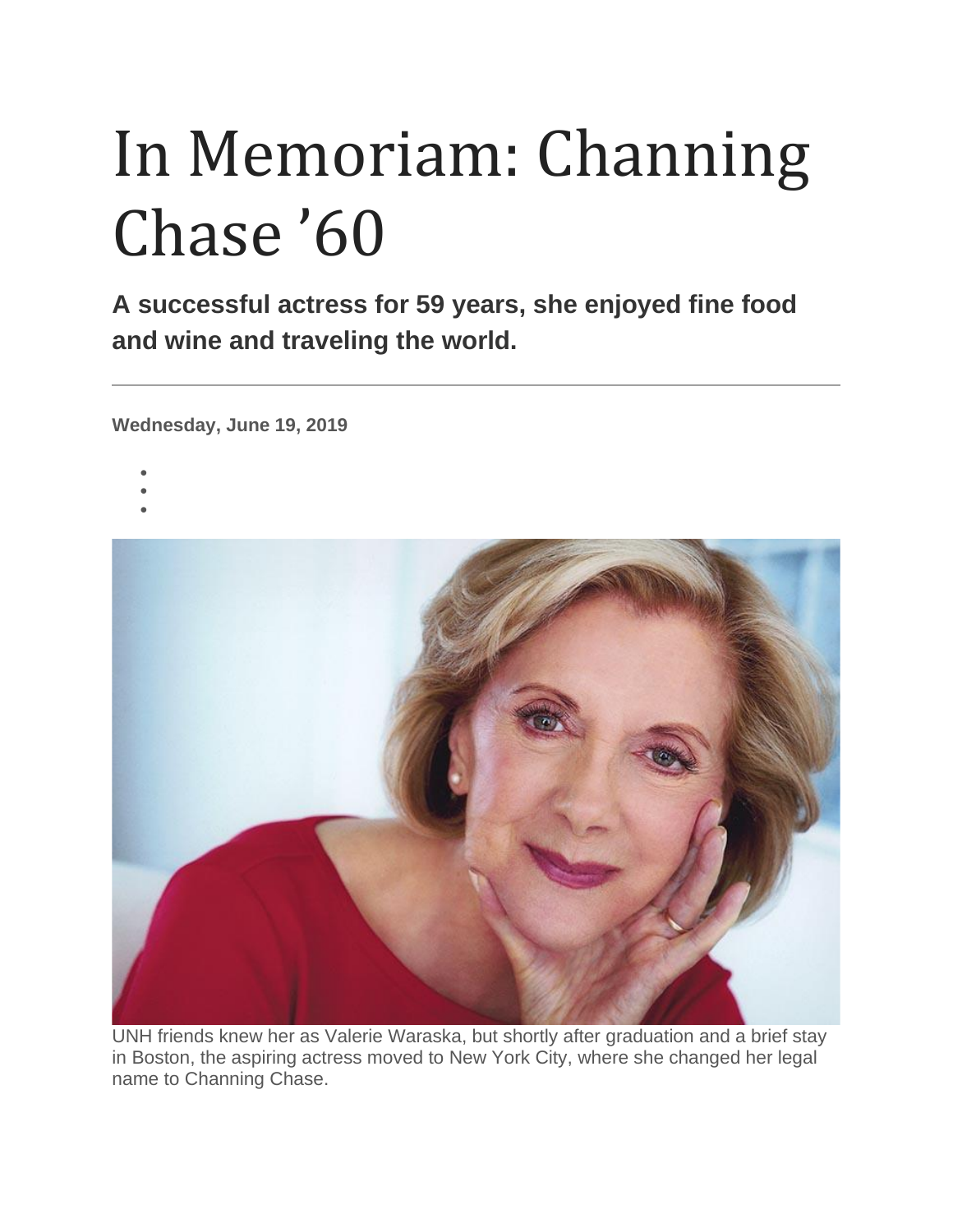A chance meeting with Pauline Kael, the late film critic for The New Yorker magazine, convinced Valerie that the name change was in order. According to her husband, Daniel Saxon, Kael took Valerie aside at a cocktail party and explained that an actress's name must reflect who and what they are. Out of what Daniel calls "a motherly chat" evolved the name Channing Chase, which seemed appropriately young and sophisticated.

A stunning green-eyed blonde, Channing soon became a fixture on national television commercials as diverse as Toyota, McDonald's, Discover Credit Cards and Glade, appearing in 126 commercials during her lifetime. She acted at New York's LaMaMa Theatre and then won a leading role in the touring company of the Neil Simon and Burt Bacharach musical, "Promises, Promises." Hollywood soon beckoned, and she relocated in 1982. More success followed, with roles in many television series, among them "Time of Your Life," "Murphy Brown," "Home Improvement, "Family Matters" and "General Hospital."

For three seasons, Channing was featured on "Mad Men" in the guest lead role of Dorothy Campbell, receiving an Emmy Award nomination for Outstanding Guest Actress in a Drama Series in the third year. Because the character she portrayed was slowly edging into dementia, it was a role that allowed her to "dig deep, as they call it in the acting world," says Daniel, and brought her widespread recognition.

Channing also was a founding member of the Pacific Resident Theatre, appearing in plays by Thornton Wilder and Edward Albee, whose work she especially admired. Several years ago, while she and Daniel were in New York to see one of Albee's plays on Broadway, Channing suddenly found herself surrounded by a group of young actors attending Juilliard. "They had seen her on 'Mad Men', admired her work and wanted to know more about the essence of the role," says Daniel. "She truly appreciated being recognized and spent the entire intermission with the students."

Channing and Daniel met at a yoga class in 1984. "From a distance, I constantly noticed this lovely, green-eyed beauty," Daniel recalls. Channing wore a ring on her left hand, so Daniel kept his distance, assuming she was married. One day, however, he says he couldn't keep himself from telling her she was "a very handsome woman." Soon after, he learned from their yoga instructor that Channing was single. Telephone conversations were soon followed by a dinner he prepared for her at his home. They were married within a year. Channing later confessed that although others had told her she was pretty, gorgeous or beautiful, she was impressed by the fact that no one else had ever called her "handsome."

Channing passed away unexpectedly in her sleep on Oct. 6, 2018. Her life had been a full one, both professionally and personally. Interest in her heritage and a love of travel culminated in a trip Channing and her sister Lorna Collins took to Lithuania to explore their family roots. Her favorite country, however, was Italy. For years, she and Daniel rented a summer home in the hills of Umbria, taking side trips throughout the country and occasionally traveling into France to enjoy Nice and St. Tropez.

"Italy appealed to us for a number of reasons — friendly, warm people, excellent food and wine," says Daniel. "Channing understood enough Italian to read road signs and